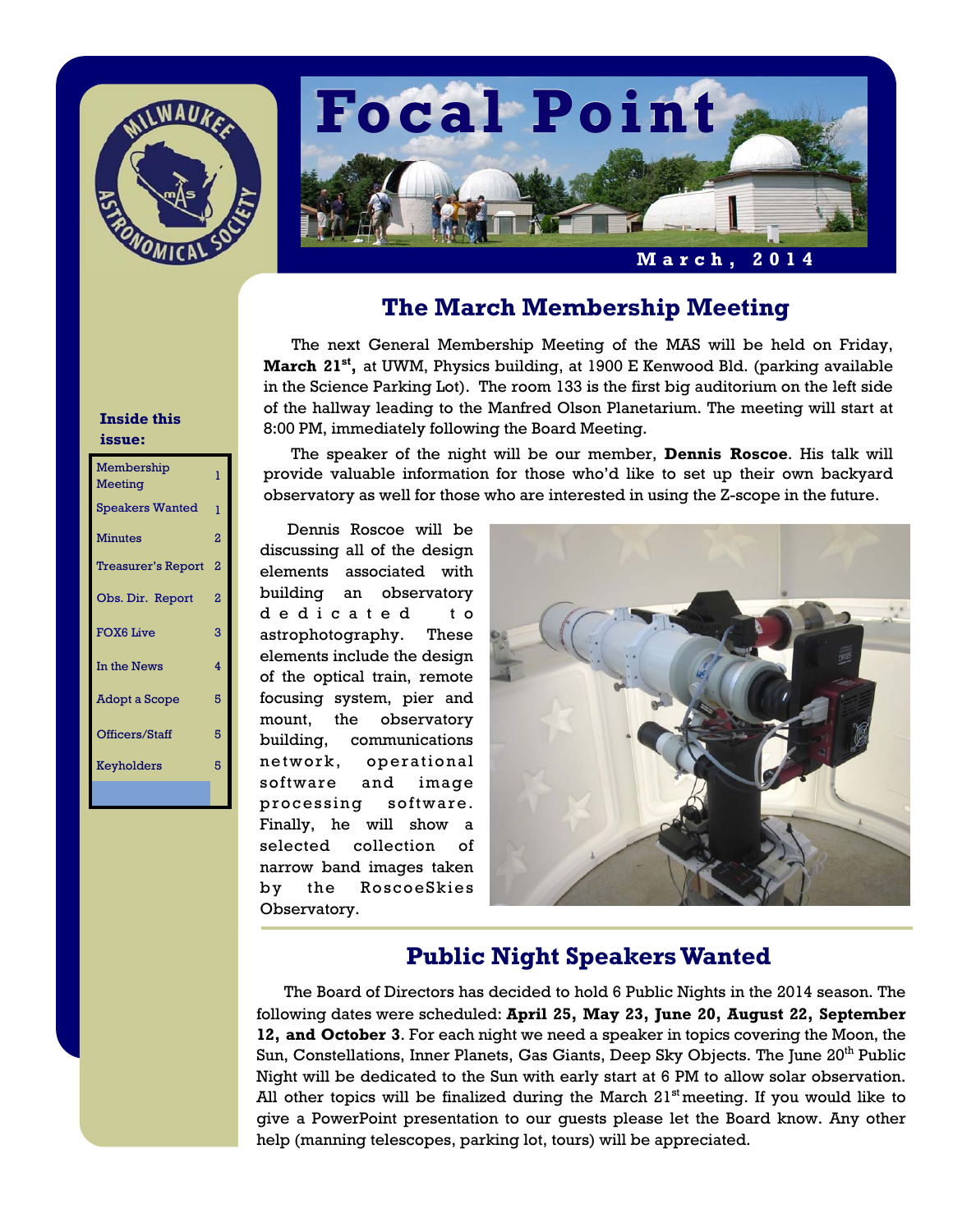### **Page 2**

# **Treasurer's Report**

The MAS has spent on Z-scope rebuilding (\$979.88 ), WE Energies bills (\$163.53), City of New Berlin bills, magazine subscriptions, Zurich insurance (\$467.25), and driveway salt which totaled \$1670.27.

 The income from Member fees was \$125.

 Currently the checking account balance is at \$6283.40. The Albrecht fund balance 4714.81. The Endowment Found is at \$83963.87. Investco account is currently at \$9112.00.

> Respectfully Submitted, Russell Chabot, Treasurer

# **Observatory Director's Report**

 It has been a long cold winter. A big thank you to Scott Jamieson for doing the snow blowing. The garage door is getting increasingly difficult to open and just fixing it may not be enough so we should consider replacing it. Scott continues to work on Z-scope and will report on that progress.

 On the website there is now a Contact Us, FAQ, and a Members Page. Also a Search page and an Artificial Satellite page has been added to give the current location of the ISS and major satellite flyovers. I now have the credentials for the MAS website and our Facebook page.

 Respectfully Submitted, Gene Hanson, Observatory Director

# **Meeting Minutes**

**Held** on February 21<sup>st</sup> at UWM, Physics building. The meeting was called to order at 8:04 PM by President, Scott Jamieson.

**Minutes** from the January General Membership Meeting, was read by Secretary and approved.

The **Treasurer's Report** was read by Treasurer, Russell Chabot. Copy attached.

**Observatory Director's Report -** was submitted by Gene Hanson Observatory Director, and read by Jill Roberts Assistant Observatory director. Copy attached.

**Membership Committee -** There was no new membership application. Two membership renewals arrived since the last meeting.

**Correspondence -** The young couple who got engaged at the MAS Observatory asked for advice about buying a telescope.

**Old Business** - Scott is troubleshooting the balance problem of the Z-scope. The new desktop computer arrived, all software are installed.

The meeting was adjourned at 8:13 PM



**The Program** - We went over to the Manfred Olsen Planetarium to see the show entitled Colorful Nebula specifically adjusted for the MAS by the Planetarium Director Jean Creighton.

Respectfully Submitted, Agnes Keszler, Secretary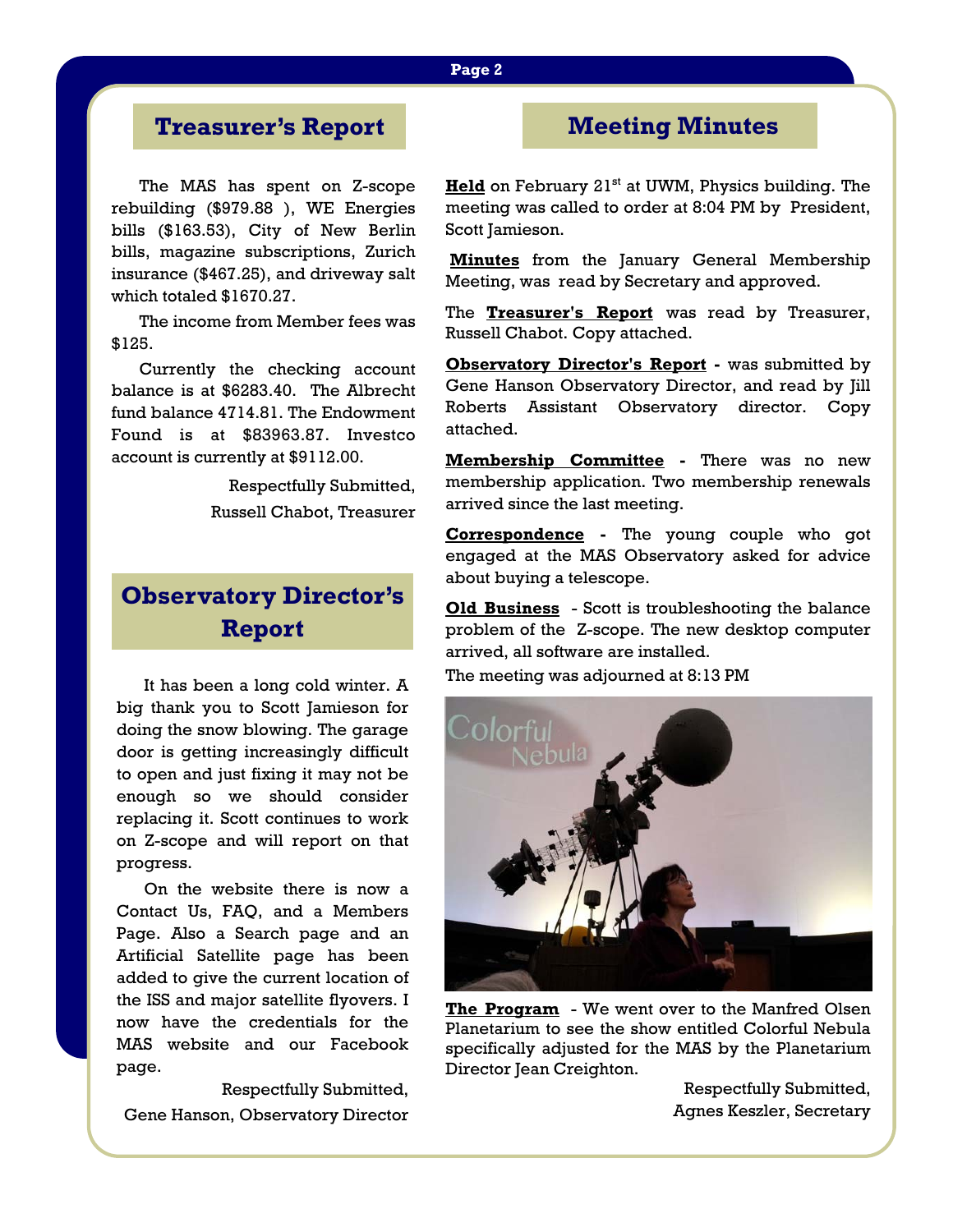**Page 3** 

# **FOX6 Airs a Live Broadcast from the MAS Observatory**

 When it comes to getting free publicity for the MAS, it's hard to beat a broadcast on a local television station. And what is even better? Multiple broadcasts!



It was to promote the new Cosmos by Neil deGrasse Tyson, an update to the series hosted by Carl Sagan back in 1980. Paul Borchardt received a call on Thursday from our local Fox affiliate, WITI, who wished to do a live broadcast from our observatory for their Sunday morning news program which aired from 7:00-9:00AM. On Saturday morning they did a site inspection giving us the go ahead. Scott Jamieson and Gene Hanson plowed and shoveled extremely wet snow on Friday hoping that the forecast for rain and then freezing would not materialize. They verified that all domes were functional.

 The night before offered one of the rare clearings for Member's Night this winter and rotation of the Z Dome proved very limited to the west and the nearby moon made imaging very tough. We used part of that time to clean up the control room/library.

 The following morning the truck arrived at 6:30 and the reporter, Justin Williams, arrived a little later. As we figured, the



long and in order to reach the Z Dome, they needed a signal booster from the Buckstaff Observatory.

 A big concern of ours when the reporter showed up was he was given the indication that we were somehow involved in the Cosmos series and that's why he was asked to come. We did figure this is an experienced professional and would make this happen, and we were not disappointed. What was very obvious from the beginning was how enthusiastic Justin was

about his job and astronomy and we

cable run was really

learned later that he is often called upon to do segments involving science. Before he arrived, we put Venus in the field on the B-Scope so at least we got to show him one object. And as many before him, he was amazed at the view and that bright star was actually a planet. We quickly brought him up to speed on what the observatory is all about and going through what we thought would make good segments. And music to our ears was Justin specifically said that this should be great publicity for the observatory.



Paul Borchardt did the first live segment as he's so well versed in our club's history. Scott Jamieson



did the next two because they were in the Z Dome, and Gene Hanson did the final segment in the Albrecht Observatory. Additional "taped" segments of Jill Roberts as her role as librarian, and of Scott under the Zemlock Scope, another of Paul at the B-Scope. They left at 11:00AM so they were there for 4 and a half hours!

 We would be remiss if we did not thank WITI Fox News in general for this, but specifically Justin Williams for doing an excellent job! Paul says the length of time we were given was unprecedented. We've done television interviews in the past, but we've always been lucky to get just 30 seconds of airtime.

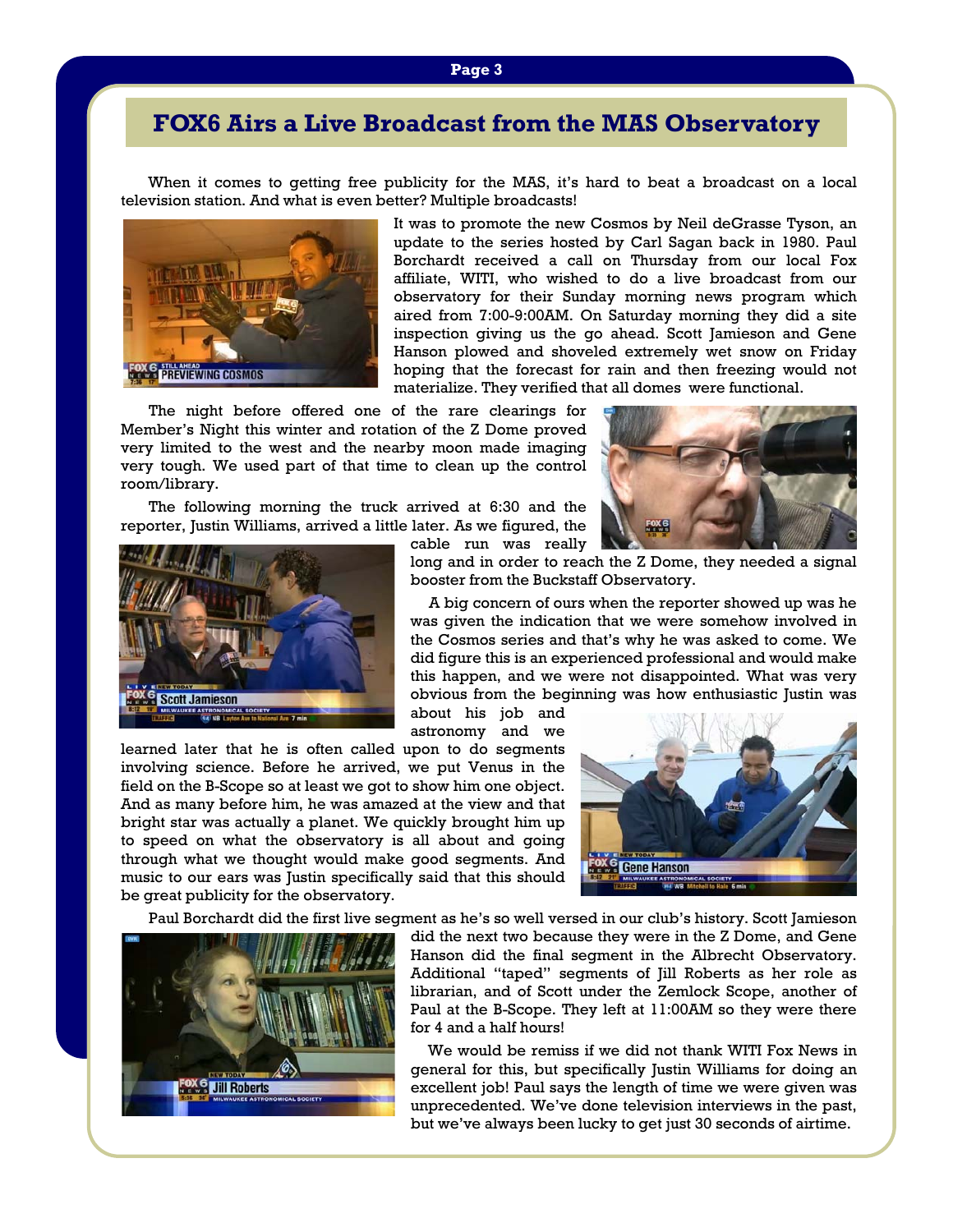# **Discovered: Stellar Dinosaurs! In the Astronomical News**

 In 2006 and 2007, two objects caught by the detectors of the Supernova Legacy Survey looked like supernovae—stars exploding in cataclysmic stellar suicide—but did not act like familiar supernovae. Instead of brightening over a period of maybe three weeks (about 20 days), they seemed to take nearly three months (about supernovae by roman numerals, with subclasses given lower-case letters. For example, Type Ia supernovae originate from white dwarfs in binary star systems, whereas Type II supernovae originate in an implosion-explosion event when a massive star's core collapses and the star blows off its outer layers.

> But the new supernovae did not correspond to any known type. The computer simulations suggested that one object, designated SNLS 06D4eu, was an emerging class of supernovae classed as s u p e r l u m i n o u s supernovae, a handful of which have been discovered. The data suggest a star originally 20 to 40 times more massive than the sun first blew off its outer hydrogen-rich layers. Then the dense naked core— still having a mass five times that of the sun and composed of carbon, oxygen, and

80 days). At first, no host galaxy could be found, and their spectra revealed mysterious broad lines never seen before.

 Over the next year or so, a handful of similar objects discovered by the Palomar Transient Factory and the Texas Supernova Search revealed that they actually were incredibly distant supernovae—ones dating from beyond a redshift of  $z = 1$ , that is, more than halfway back to the Big Bang. The mysterious lines in



*Arrow points to supernova SNLS 06D4eu and its host galaxy about 10 billion light-years away. Big objects with spikes are stars in our own Milky Way; every other bright dot is a galaxy. Credit: University of California, Santa Barbara*

the visible spectra were actually ultraviolet emission redshifted—their short UV wavelengths expanded by the expanding universe—into the longer visible region of the electromagnetic spectrum. That time dilation stretched out the duration of the event so that, as seen from telescopes on Earth, the explosions seemed to unfold in slow motion.

 But another big mystery remained: how could those supernovae be so brilliant?

Supernovae are not alike. For decades, astronomers had known that supernovae fell into different types based on their light curves, that is, their pattern of rising and falling brightness. Later, they found these types actually corresponded to different physical circumstances triggering the explosions. Even those types have fine distinctions based on their spectra, giving rise to the categorization of other heavy elements—precipitously collapsed into a highly magnetized neutron star only tens of miles across, spinning hundreds of times per second, triggering the super-energetic explosion. In short, SNLS 06D4eu is one of a new sub-class of hydrogen-free superluminous supernovae.

 These are the dinosaurs of supernovae! SNLS 06D4eu exploded before the sun was even born, when the universe was only 4 billion years old.

#### *–Trudy E. Bell, M.A.*

The University of California High-Performance AstroComputing Center (UC-HIPACC), based at the University of California, Santa Cruz, is a consortium of nine University of California campuses and three Department of Energy laboratories (Lawrence Berkeley Laboratory, Lawrence Livermore Laboratory, and Los Alamos National Laboratory). UC-HiPACC fosters collaborations among researchers at the various sites by sponsoring an annual advanced International Summer School on AstroComputing (ISSAC), offering travel and other grants, co-sponsoring conferences, and drawing attention to the world-class resources for computational astronomy within the University of California system. More information appears at http://hipacc.ucsc.edu .